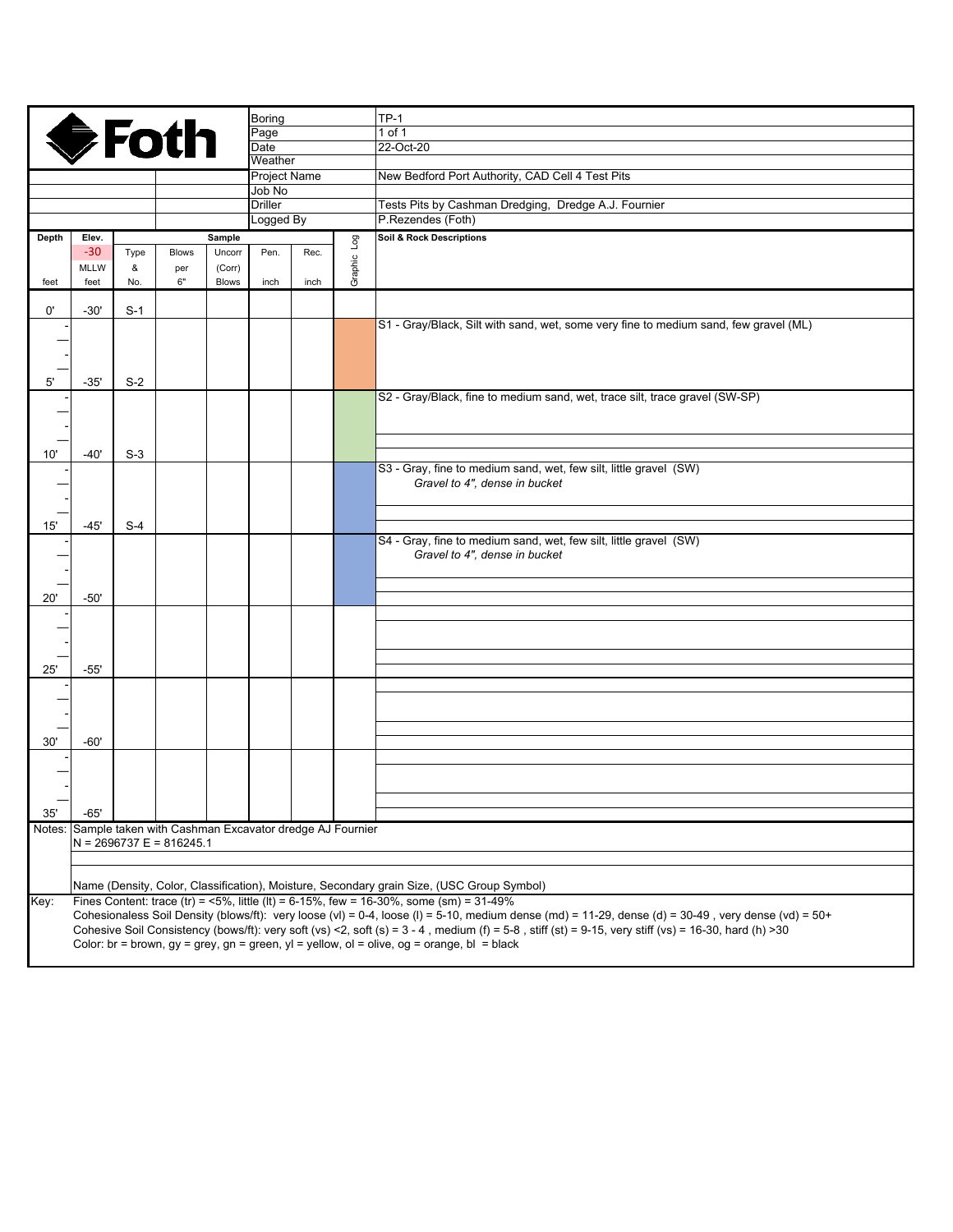|       |                                                                                                                                                                                                                                                                                                                                |       |              |              | Boring                   |      |             | $TP-2$                                                                                                                                                                                 |  |
|-------|--------------------------------------------------------------------------------------------------------------------------------------------------------------------------------------------------------------------------------------------------------------------------------------------------------------------------------|-------|--------------|--------------|--------------------------|------|-------------|----------------------------------------------------------------------------------------------------------------------------------------------------------------------------------------|--|
|       |                                                                                                                                                                                                                                                                                                                                |       |              |              | Page                     |      |             | 1 of 1                                                                                                                                                                                 |  |
|       |                                                                                                                                                                                                                                                                                                                                |       |              |              | Date<br>Weather          |      |             | 25-Oct-20                                                                                                                                                                              |  |
|       | <b>♦Foth</b>                                                                                                                                                                                                                                                                                                                   |       |              |              |                          |      |             |                                                                                                                                                                                        |  |
|       |                                                                                                                                                                                                                                                                                                                                |       |              |              | <b>Project Name</b>      |      |             | New Bedford Port Authority, CAD Cell 4 Test Pits                                                                                                                                       |  |
|       |                                                                                                                                                                                                                                                                                                                                |       |              |              | Job No<br><b>Driller</b> |      |             | Tests Pits by Cashman Dredging, Dredge A.J. Fournier                                                                                                                                   |  |
|       |                                                                                                                                                                                                                                                                                                                                |       |              |              | Logged By                |      |             | Cashman                                                                                                                                                                                |  |
| Depth | Elev.<br>Sample                                                                                                                                                                                                                                                                                                                |       |              |              |                          |      |             | <b>Soil &amp; Rock Descriptions</b>                                                                                                                                                    |  |
|       | $-32$                                                                                                                                                                                                                                                                                                                          | Type  | <b>Blows</b> | Uncorr       | Pen.                     | Rec. | Graphic Log |                                                                                                                                                                                        |  |
|       | <b>MLLW</b>                                                                                                                                                                                                                                                                                                                    | &     | per          | (Corr)       |                          |      |             |                                                                                                                                                                                        |  |
| feet  | feet                                                                                                                                                                                                                                                                                                                           | No.   | 6"           | <b>Blows</b> | inch                     | inch |             |                                                                                                                                                                                        |  |
| 0'    | $-32'$                                                                                                                                                                                                                                                                                                                         | $S-1$ |              |              |                          |      |             |                                                                                                                                                                                        |  |
|       |                                                                                                                                                                                                                                                                                                                                |       |              |              |                          |      |             | S1 - Gray/Black, Silt with sand, wet, some very fine to fine sand, trace gravel (ML)                                                                                                   |  |
|       |                                                                                                                                                                                                                                                                                                                                |       |              |              |                          |      |             |                                                                                                                                                                                        |  |
|       |                                                                                                                                                                                                                                                                                                                                |       |              |              |                          |      |             |                                                                                                                                                                                        |  |
| 7'    | $-39'$                                                                                                                                                                                                                                                                                                                         | $S-2$ |              |              |                          |      |             |                                                                                                                                                                                        |  |
|       |                                                                                                                                                                                                                                                                                                                                |       |              |              |                          |      |             | S2 - Gray, fine sand, moist, few silt, trace gravel (SP-SW)                                                                                                                            |  |
|       |                                                                                                                                                                                                                                                                                                                                |       |              |              |                          |      |             |                                                                                                                                                                                        |  |
|       |                                                                                                                                                                                                                                                                                                                                |       |              |              |                          |      |             |                                                                                                                                                                                        |  |
|       | $-44'$                                                                                                                                                                                                                                                                                                                         | $S-3$ |              |              |                          |      |             |                                                                                                                                                                                        |  |
| 12'   |                                                                                                                                                                                                                                                                                                                                |       |              |              |                          |      |             | S3 - Olive, fine to medium sand, wet, few silt, little gravel (SW)                                                                                                                     |  |
|       |                                                                                                                                                                                                                                                                                                                                |       |              |              |                          |      |             | Gravel to 4", dense in bucket                                                                                                                                                          |  |
|       |                                                                                                                                                                                                                                                                                                                                |       |              |              |                          |      |             |                                                                                                                                                                                        |  |
|       |                                                                                                                                                                                                                                                                                                                                |       |              |              |                          |      |             |                                                                                                                                                                                        |  |
| 15'   | $-47'$                                                                                                                                                                                                                                                                                                                         |       |              |              |                          |      |             |                                                                                                                                                                                        |  |
|       |                                                                                                                                                                                                                                                                                                                                |       |              |              |                          |      |             |                                                                                                                                                                                        |  |
|       |                                                                                                                                                                                                                                                                                                                                |       |              |              |                          |      |             |                                                                                                                                                                                        |  |
|       |                                                                                                                                                                                                                                                                                                                                |       |              |              |                          |      |             |                                                                                                                                                                                        |  |
| 20'   | $-52'$                                                                                                                                                                                                                                                                                                                         |       |              |              |                          |      |             |                                                                                                                                                                                        |  |
|       |                                                                                                                                                                                                                                                                                                                                |       |              |              |                          |      |             |                                                                                                                                                                                        |  |
|       |                                                                                                                                                                                                                                                                                                                                |       |              |              |                          |      |             |                                                                                                                                                                                        |  |
|       |                                                                                                                                                                                                                                                                                                                                |       |              |              |                          |      |             |                                                                                                                                                                                        |  |
| 25'   | $-57'$                                                                                                                                                                                                                                                                                                                         |       |              |              |                          |      |             |                                                                                                                                                                                        |  |
|       |                                                                                                                                                                                                                                                                                                                                |       |              |              |                          |      |             |                                                                                                                                                                                        |  |
|       |                                                                                                                                                                                                                                                                                                                                |       |              |              |                          |      |             |                                                                                                                                                                                        |  |
|       |                                                                                                                                                                                                                                                                                                                                |       |              |              |                          |      |             |                                                                                                                                                                                        |  |
| 30'   | $-62'$                                                                                                                                                                                                                                                                                                                         |       |              |              |                          |      |             |                                                                                                                                                                                        |  |
|       |                                                                                                                                                                                                                                                                                                                                |       |              |              |                          |      |             |                                                                                                                                                                                        |  |
|       |                                                                                                                                                                                                                                                                                                                                |       |              |              |                          |      |             |                                                                                                                                                                                        |  |
|       |                                                                                                                                                                                                                                                                                                                                |       |              |              |                          |      |             |                                                                                                                                                                                        |  |
| 35'   | $-67'$                                                                                                                                                                                                                                                                                                                         |       |              |              |                          |      |             |                                                                                                                                                                                        |  |
|       |                                                                                                                                                                                                                                                                                                                                |       |              |              |                          |      |             |                                                                                                                                                                                        |  |
|       | Notes: Sample taken with Cashman Excavator dredge AJ Fournier<br>$N = 2696575.4 E = 816143.2$                                                                                                                                                                                                                                  |       |              |              |                          |      |             |                                                                                                                                                                                        |  |
|       |                                                                                                                                                                                                                                                                                                                                |       |              |              |                          |      |             |                                                                                                                                                                                        |  |
|       |                                                                                                                                                                                                                                                                                                                                |       |              |              |                          |      |             |                                                                                                                                                                                        |  |
|       |                                                                                                                                                                                                                                                                                                                                |       |              |              |                          |      |             | Name (Density, Color, Classification), Moisture, Secondary grain Size, (USC Group Symbol)<br>Fines Content: trace (tr) = $5\%$ , little (lt) = 6-15%, few = 16-30%, some (sm) = 31-49% |  |
| Key:  |                                                                                                                                                                                                                                                                                                                                |       |              |              |                          |      |             |                                                                                                                                                                                        |  |
|       | Cohesionaless Soil Density (blows/ft): very loose (vl) = 0-4, loose (l) = 5-10, medium dense (md) = 11-29, dense (d) = 30-49, very dense (vd) = 50+<br>Cohesive Soil Consistency (bows/ft): very soft (vs) <2, soft (s) = $3 - 4$ , medium (f) = $5 - 8$ , stiff (st) = $9 - 15$ , very stiff (vs) = $16 - 30$ , hard (h) > 30 |       |              |              |                          |      |             |                                                                                                                                                                                        |  |
|       | Color: br = brown, gy = grey, gn = green, yl = yellow, ol = olive, og = orange, bl = black                                                                                                                                                                                                                                     |       |              |              |                          |      |             |                                                                                                                                                                                        |  |